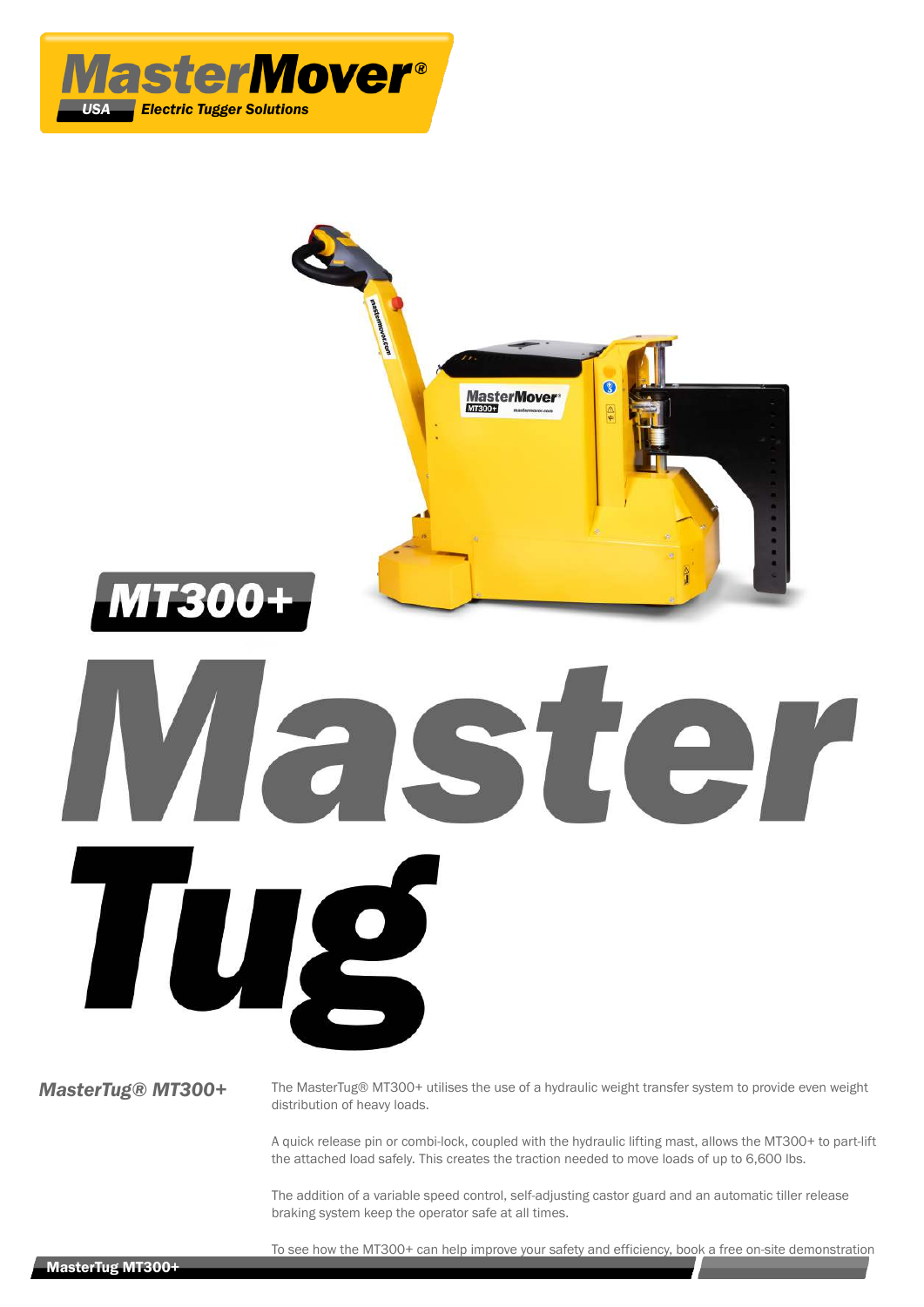**Industries** Suitable for use in a wide range of applications and sectors

vehicles





Engine, Pump and Generator Plastic and Metal Extrusion Automotive and Commercial

**KeyBenefits** 1 year full guarantee

- Push and Pull any load safely up to 6,600 lbs
- Interchangeable battery for 24/7 operation
- Tiller arm release automatic braking system
- Variable speed controls

*ProductDimensions*



Engine, Pump and Generator

- Hydraulic Weight Transfer for even weight distribution
- Self-adjusting castor guard
- Fully customisable and bespoke couplings







**SafetyFeatures** See our website for full technical details



Self-adjusting castor guard for foot protection



Automatic cut off as tiller arm returns to vertical





Anti-crush button **Emergency stop button** Emergency stop button





\*"Maximum load weight" is only a recommendation that we arrive at by estimating rolling resistance. Your environment and wheel type may affect this figure which is why we carry out a detailed technical evaluation on every project. All of our calculations include a "safe work load" factor to ensure safe operation in all circumstances.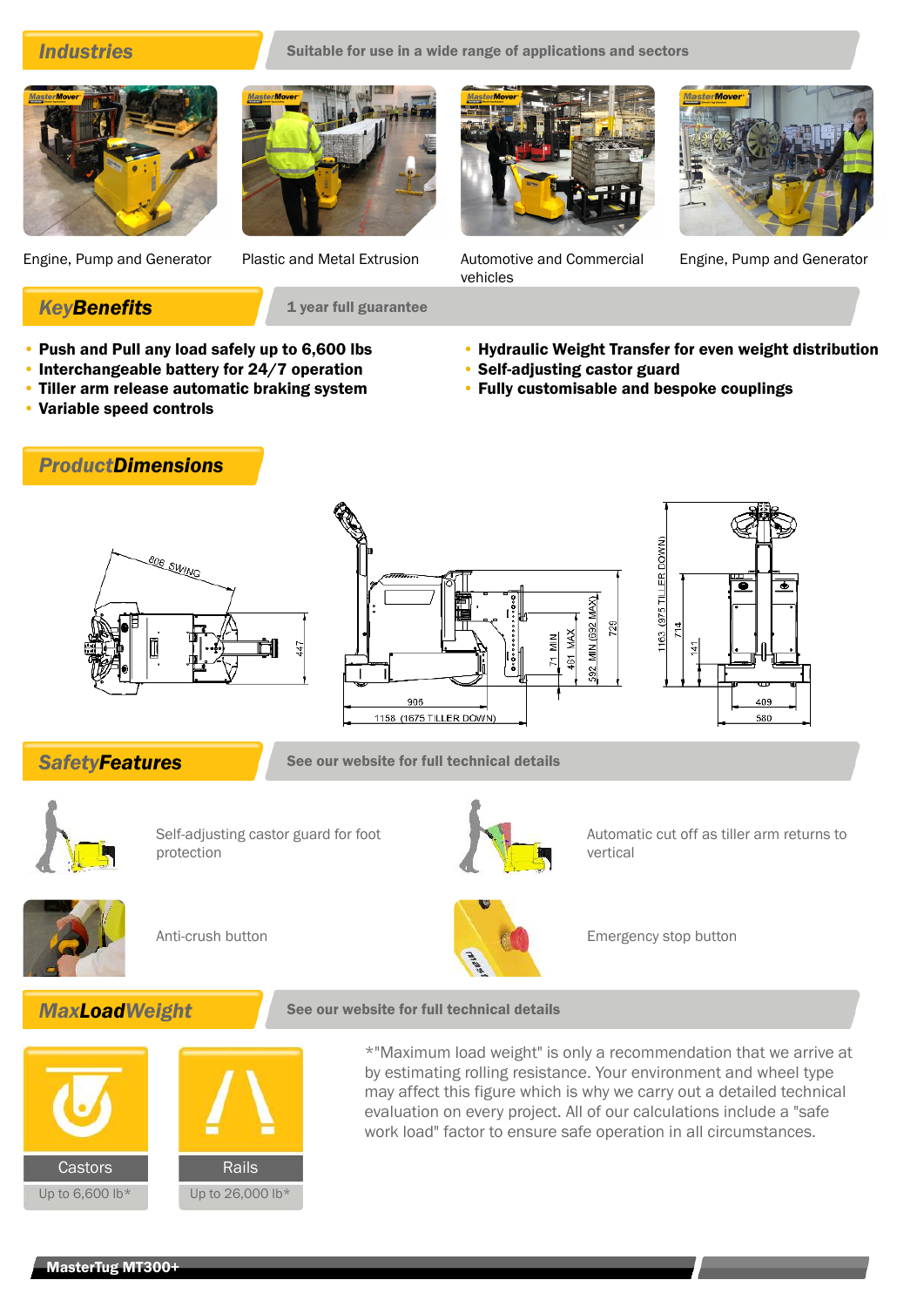| Product code                      | MT300+               |
|-----------------------------------|----------------------|
| Recommended load weight - Castors | 6600 lbs             |
| Recommended load weight - Rails   | 26500 lbs            |
| Machine weight including battery  | 500 lbs              |
| Drive type                        | Electric AC          |
| Parking brake                     | Electromagnetic      |
| Drive wheel type                  | Polyurethane         |
| Drive motor power                 | $1.2$ kW             |
| Controller type                   | AC                   |
| Variable machine speed            | $0.1$ mph $-3.1$ mph |
| Ingress Protection                | <b>IP44</b>          |

### Battery options

Battery pack - sealed - 73Ah 24V - interchangeable

### Charging options

Charger - internal - 12.5A 24V - 110V-240V Charger - external - 12.5A 24V - 110V-240V

### Additional equipment

| flashing safety light and motion bleeper |  |
|------------------------------------------|--|
| two speed selector switch                |  |
| battery protection system                |  |
|                                          |  |

## Male coupling options

Coupling - male - height adjustable combi - medium Coupling - male - height adjustable box - medium Coupling - channel coupling body

## Female coupling options

Coupling - female - box - medium Coupling - female - combi - medium